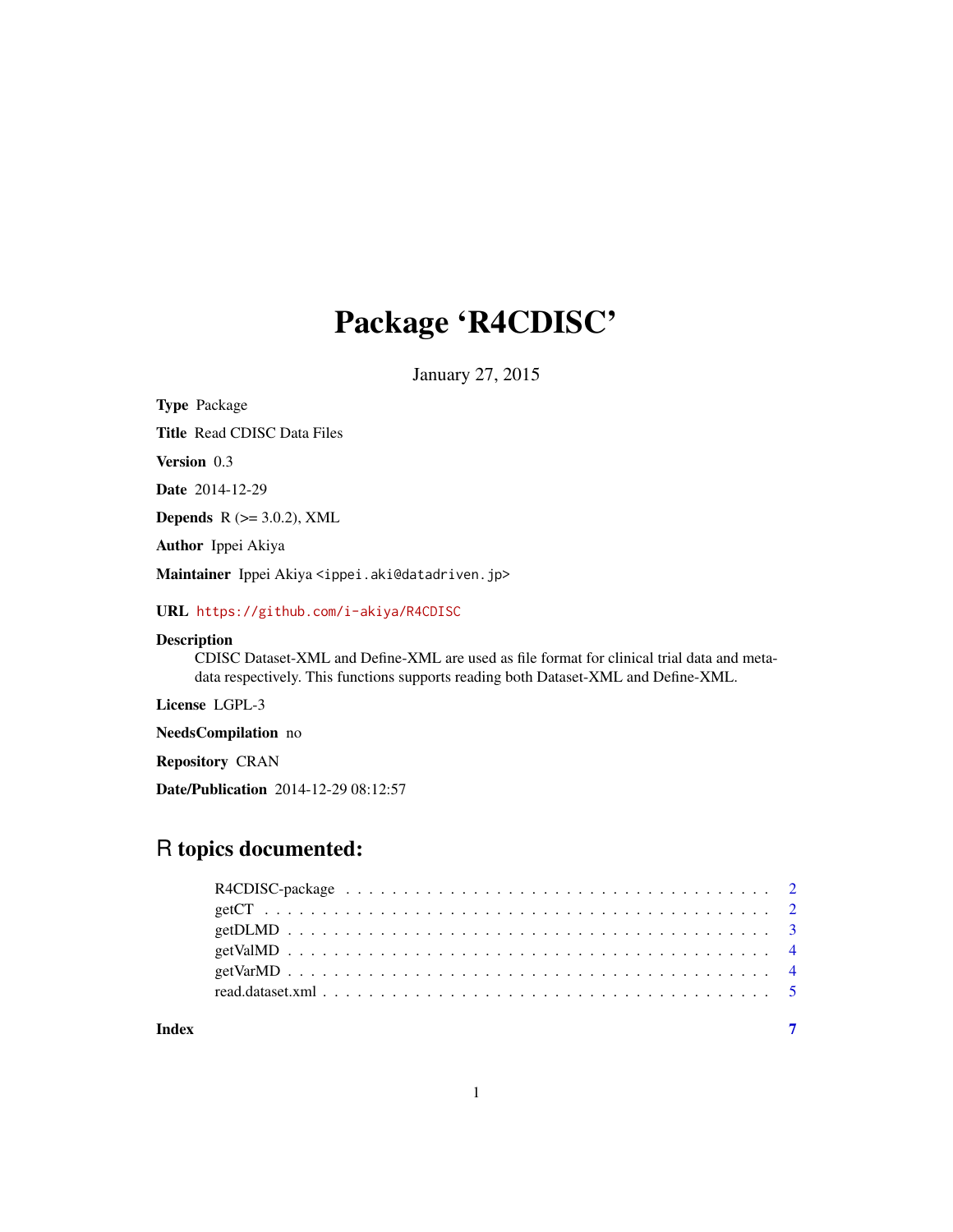<span id="page-1-0"></span>

#### Description

R4CDISC package includs functions for reading Dataset-XML and Define-XML files.

#### Details

| R4CDISC    |
|------------|
| Package    |
| 0.1        |
| 2013-12-31 |
| LGL-3      |
|            |

R4CDISC package is provide functions to import Dataset-XML and Define-XML. It is supported Dataset-XML ver. 1.0 and Define-XML ver. 2.0 in this package.

#### Author(s)

Ippei Akiya Maintainer: Ippei Akiya <ippei.aki@datadriven.jp>

#### Source

R4CDISC package includes example files both of Dataset-XML and Define-XML which were obtained from Dataset-XML 1.0 package on CDISC web site. <http://www.cdisc.org/dataset-xml>

#### References

CDISC Dataset-XML Specification Version 1.0 (<http://www.cdisc.org/dataset-xml>) CDISC Define-XML Specification Version 2.0 (<http://www.cdisc.org/define-xml>)

getCT *Exract Controlled Terminology from Define-XML*

#### Description

The getCT function supports define.xml version 2.0. This function returns controlled terms in define.xml as R list.

#### Usage

getCT(filepath)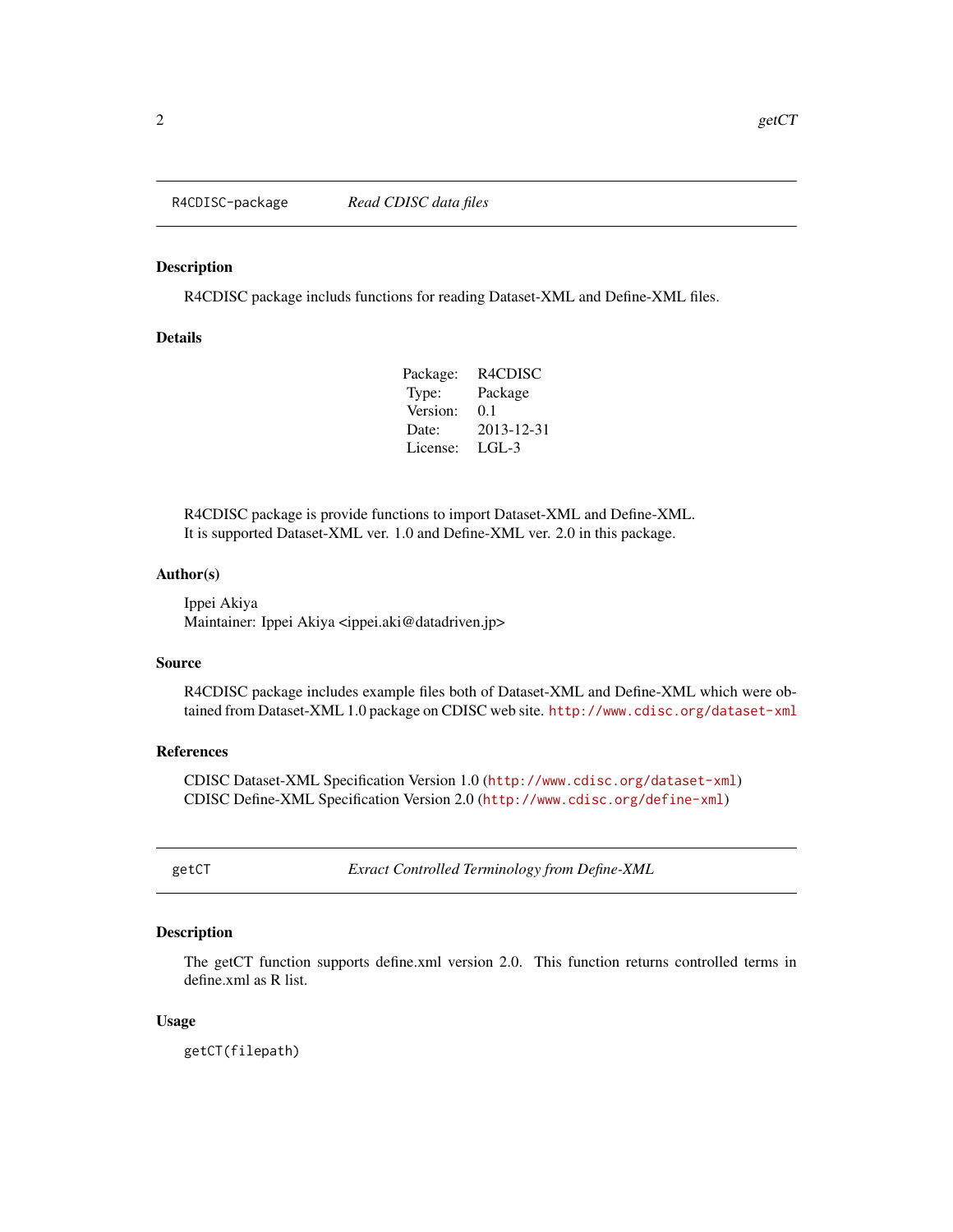#### <span id="page-2-0"></span>getDLMD 3

#### Arguments

filepath Character string specifying the file path of define.xml.

#### Author(s)

Ippei Akiya

#### Examples

```
## Not run:
define <- system.file("extdata", "ADaM",
                      "define2-0-0-example-adam.xml",
                       package="R4CDISC"
                       )
CT <- getCT(define)
ct.1 <- as.data.frame(CT[[1]])
```
getDLMD *Exract dataset level metadata from Define-XML*

#### Description

The getDLMD function supports define.xml version 2.0.

#### Usage

getDLMD(filepath)

#### Arguments

filepath Character string specifying the file path of define.xml.

#### Author(s)

Ippei Akiya

#### Examples

```
## Not run:
define <- system.file("extdata", "SDTM",
                      "define2-0-0-example-sdtm(2013-11-09).xml",
                       package="R4CDISC"
                       )
DLMD <- getDLMD(define)
```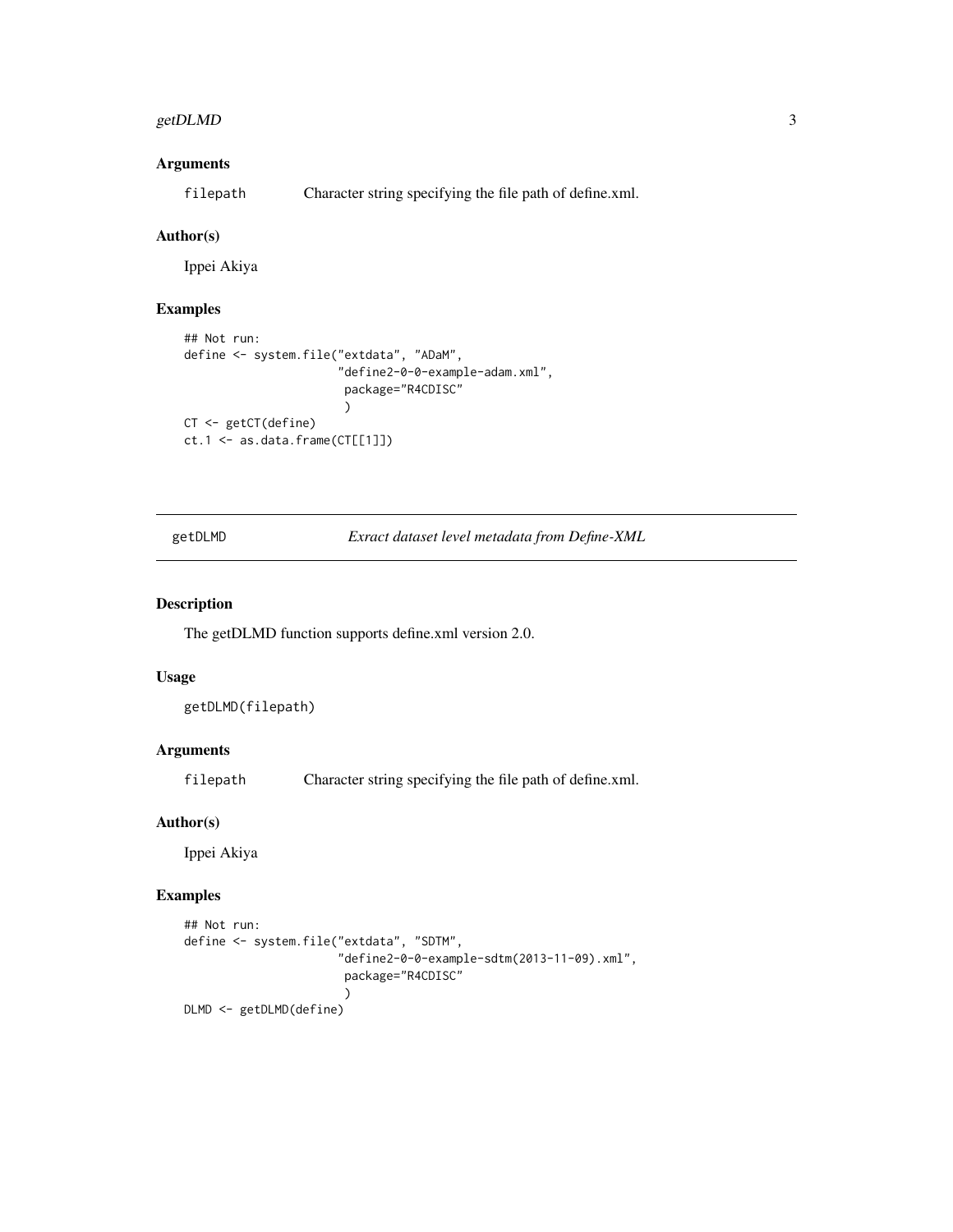<span id="page-3-0"></span>

#### Description

The getValMD function supports Define-XML version 2.0.

#### Usage

```
getValMD(filepath)
```
#### Arguments

filepath Character string specifying the file path of Define-XML.

#### Author(s)

Ippei Akiya

#### Examples

```
## Not run:
define <- system.file("extdata", "SDTM",
                       "define2-0-0-example-sdtm(2013-11-09).xml",
                        package="R4CDISC"
                        \lambdaValMD <- getValMD(define)
```
getVarMD *Exract variable level metadata from Define-XML*

#### Description

The getVarMD function supports Define-XML version 2.0.

#### Usage

```
getVarMD(filepath)
```
#### Arguments

filepath Character string specifying the file path of Define-XML.

#### Author(s)

Ippei Akiya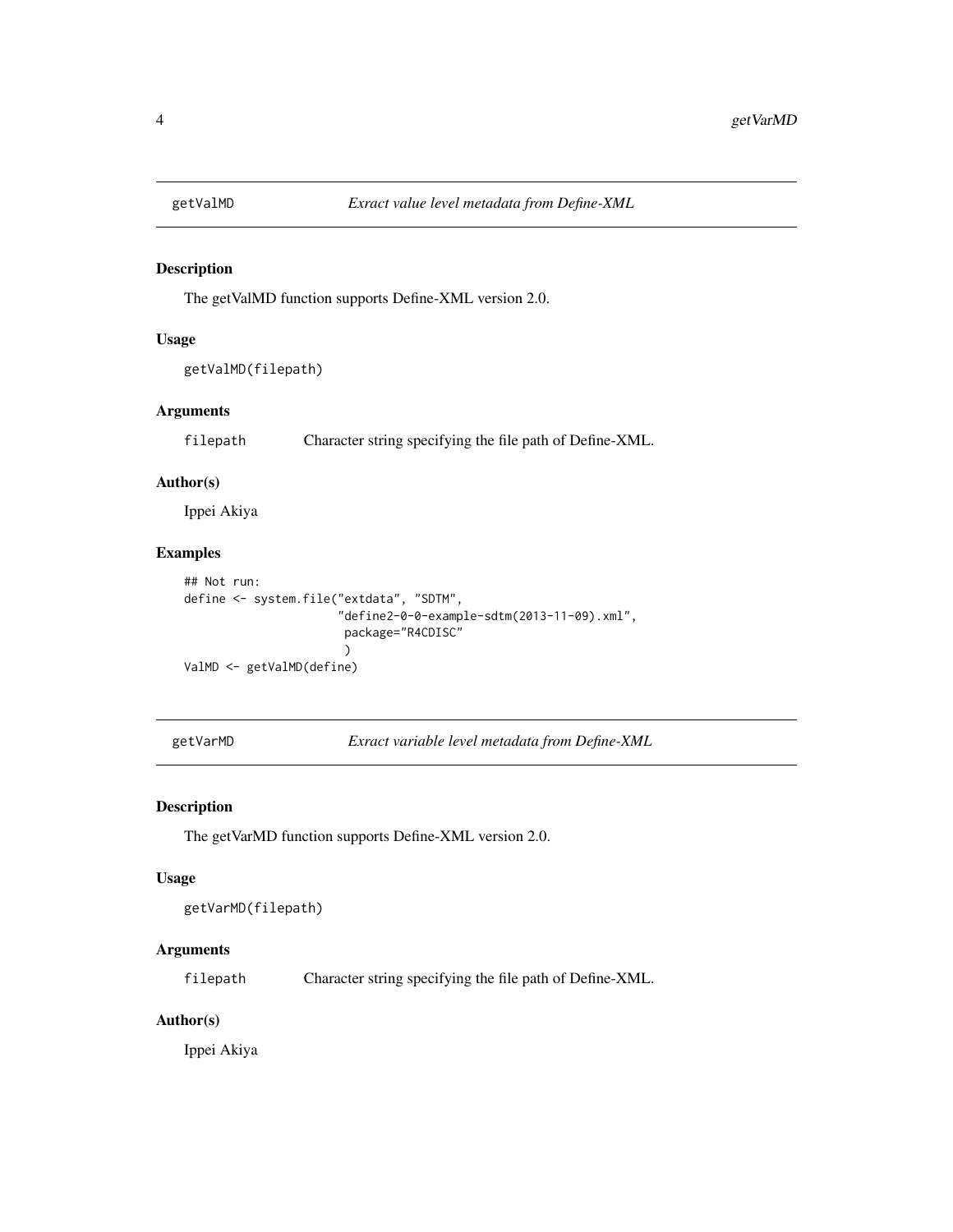#### <span id="page-4-0"></span>read.dataset.xml 5

#### Examples

```
## Not run:
define <- system.file("extdata", "ADaM",
                       "define2-0-0-example-adam.xml",
                        package="R4CDISC"
                        \lambdaVarMD <- getVarMD(define)
```
read.dataset.xml *Read a Dataset-XML file as a data frame*

#### Description

This function returns study data as R dataframe converted from Dataset-XML.

#### Usage

```
read.dataset.xml(dataset_xml, define_xml)
```
#### Arguments

| dataset xml | Character string specifying the file path of Dataset-XML. |
|-------------|-----------------------------------------------------------|
| define xml  | Character string specifying the file path of Define-XML.  |

#### Details

Variable types in returned dataframe are converted based on following rule.

| ODM data type | R data type |
|---------------|-------------|
| string        | character   |
| integer       | integer     |
| float         | double      |
| date          | character   |
| time          | character   |
| datetime      | character   |

#### Value

This function returns a dataframe.

#### Author(s)

Ippei Akiya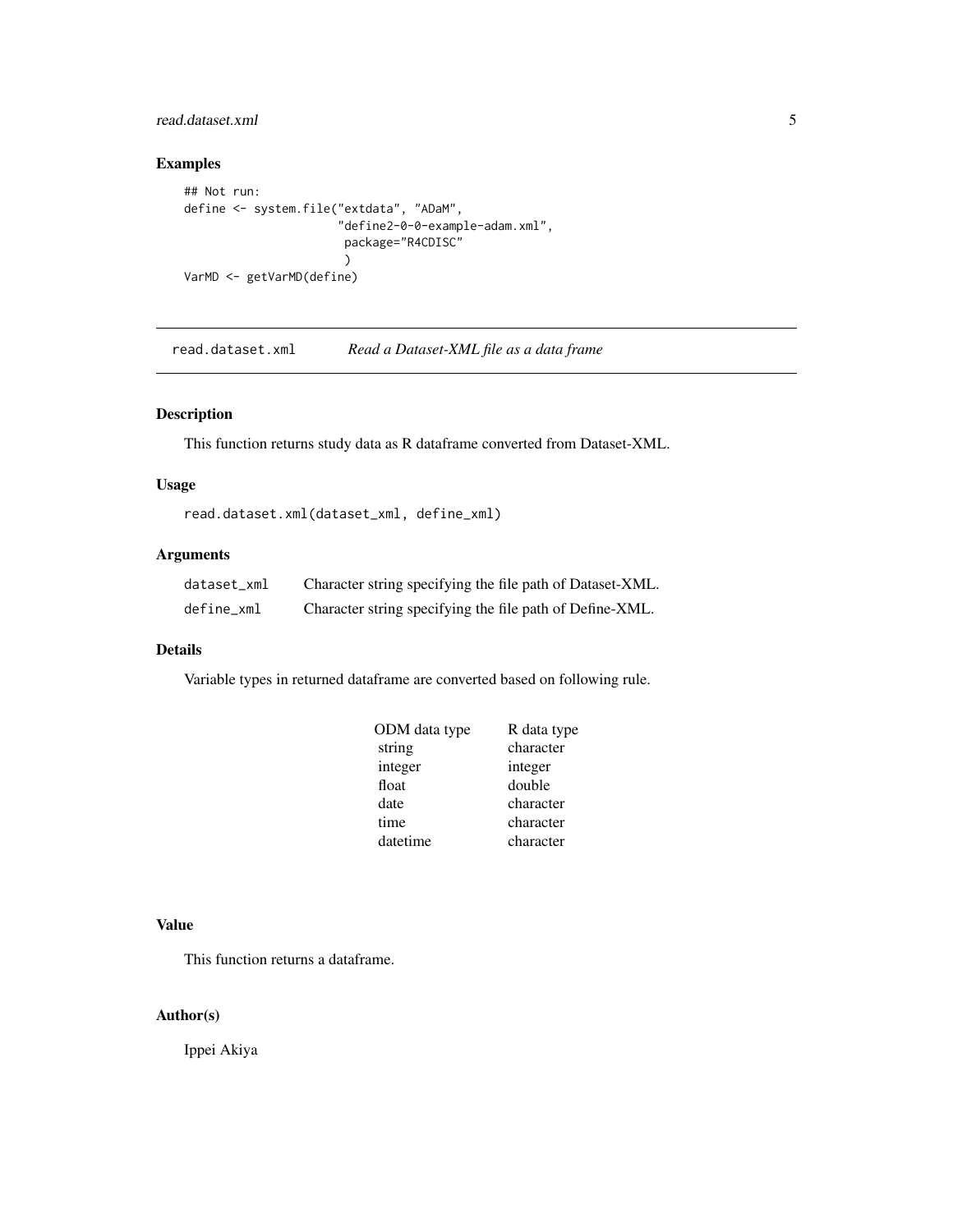#### Examples

```
## Not run:
define <- system.file("extdata", "SDTM",
                      "define2-0-0-example-sdtm(2013-11-09).xml",
                       package="R4CDISC"
                       )
sds <- system.file("extdata", "SDTM",
                    "dm.xml",
                     package="R4CDISC"
                    )
```
DM <- read.dataset.xml(dataset\_xml=sds, define\_xml=define)